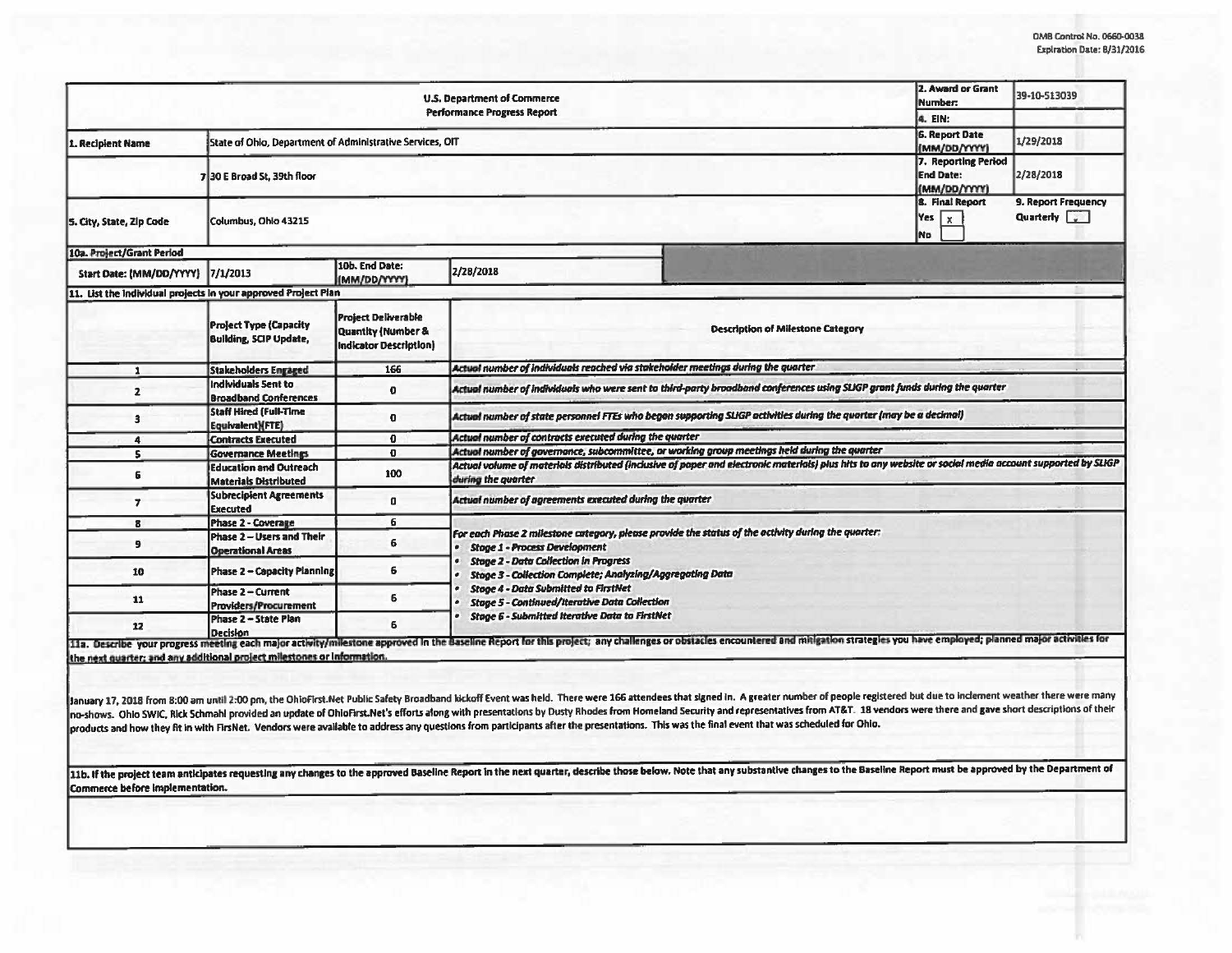11c. Provide any other information that would be useful to NTIA as it assesses this project's progress.

11d. Describe any success stories or best practices you have identified. Please be as specific as possible.

12. Personnel

12a. If the project is not fully staffed, describe how any lack of staffing may impact the project's time line and when the project will be fully staffed.

| <b>Job Title</b>                                | <b>FTE%</b>                                                                                                                           | <b>Project (s) Assigned</b>           |                                                    |                      |                                      |                   |                 |                                                | Change                                          |
|-------------------------------------------------|---------------------------------------------------------------------------------------------------------------------------------------|---------------------------------------|----------------------------------------------------|----------------------|--------------------------------------|-------------------|-----------------|------------------------------------------------|-------------------------------------------------|
|                                                 | 0.33                                                                                                                                  |                                       | Continued<br>Spends 30% of FTE on SLIGP activities |                      |                                      |                   |                 |                                                |                                                 |
| <b>Grants Administrator</b>                     | 0.4                                                                                                                                   | Spends 40% of FTE on SLIGP activities |                                                    |                      |                                      |                   |                 | <b>Continued</b>                               |                                                 |
|                                                 |                                                                                                                                       |                                       |                                                    |                      |                                      |                   |                 |                                                |                                                 |
| 13. Subcontracts (Vendors and/or Subrecipients) |                                                                                                                                       |                                       |                                                    |                      |                                      |                   |                 |                                                |                                                 |
|                                                 | 13a. Subcontracts Table - Include all subcontractors. The totals from this table must equal the "Subcontracts Total" in Question 14f. |                                       |                                                    |                      |                                      |                   |                 |                                                |                                                 |
| <b>Name</b>                                     | <b>Subcontract Purpose</b>                                                                                                            |                                       | <b>Type</b><br>(Vendor/Subrec.)                    | RFP/RFQ Issued (Y/N) | Contract<br><b>Executed</b><br>(N/N) | <b>Start Date</b> | <b>End Date</b> | <b>Total Federal Funds</b><br><b>Allocated</b> | <b>Total Matching Funds</b><br><b>Allocated</b> |
| Keith Singleton                                 | Website Development/Marketing Consultant                                                                                              |                                       | <b>Vendor</b>                                      | N                    | Y                                    | 5/23/2014         | 6/30/2015       | \$49,500.00                                    |                                                 |
| <b>TBD</b>                                      | <b>Marketing and Promotion</b>                                                                                                        |                                       | <b>IVendor</b>                                     | N                    | N                                    |                   |                 | \$18,000.00                                    |                                                 |
| <b>ATST</b>                                     | <b>Data Collection</b>                                                                                                                |                                       | <b>Vendor</b>                                      | N                    | v                                    | 8/1/2015          | 12/31/2018      | \$623,040.00                                   |                                                 |
| TBD                                             | <b>SCIP Consultant</b>                                                                                                                |                                       | Vendor                                             | N                    | N                                    |                   |                 | \$21,000.00                                    |                                                 |
| TBD                                             | <b>MOU/MOA Consultant</b>                                                                                                             |                                       | Vendor                                             | N                    | N                                    |                   |                 | \$36,480.00                                    |                                                 |
| CAI, Inc.                                       | <b>Project Manager</b>                                                                                                                |                                       | Vendor                                             | N                    | ¥                                    | 9/30/2013         | 3/31/2018       | \$423,335.00                                   |                                                 |
| CAI, Inc.                                       | <b>Outreach Coordinator</b>                                                                                                           |                                       | Vendor                                             | N                    | ¥                                    | 9/30/2013         | 3/31/2018       | \$271,848.00                                   |                                                 |
| <b>InGenesis</b>                                | <b>Budget Analyst</b>                                                                                                                 |                                       | Vendor                                             | N                    | v                                    | 4/12/2014         | 3/31/2018       | \$135,472.00                                   |                                                 |
| <b>ATST</b>                                     | <b>Phase One</b>                                                                                                                      |                                       | Vendor                                             | v                    | v                                    | 11/12/2014        | 12/31/2018      | \$660,000.00                                   |                                                 |
| Sophisticated Systems                           | Future Users Project Outreach Consultants                                                                                             |                                       | <b>Vendor</b>                                      | N                    | v                                    | 6/1/2016          | 3/31/2018       | \$331,500.00                                   |                                                 |
|                                                 | 13b. Describe any challenges encountered with vendors and/or subrecipients.                                                           |                                       |                                                    |                      |                                      |                   |                 |                                                |                                                 |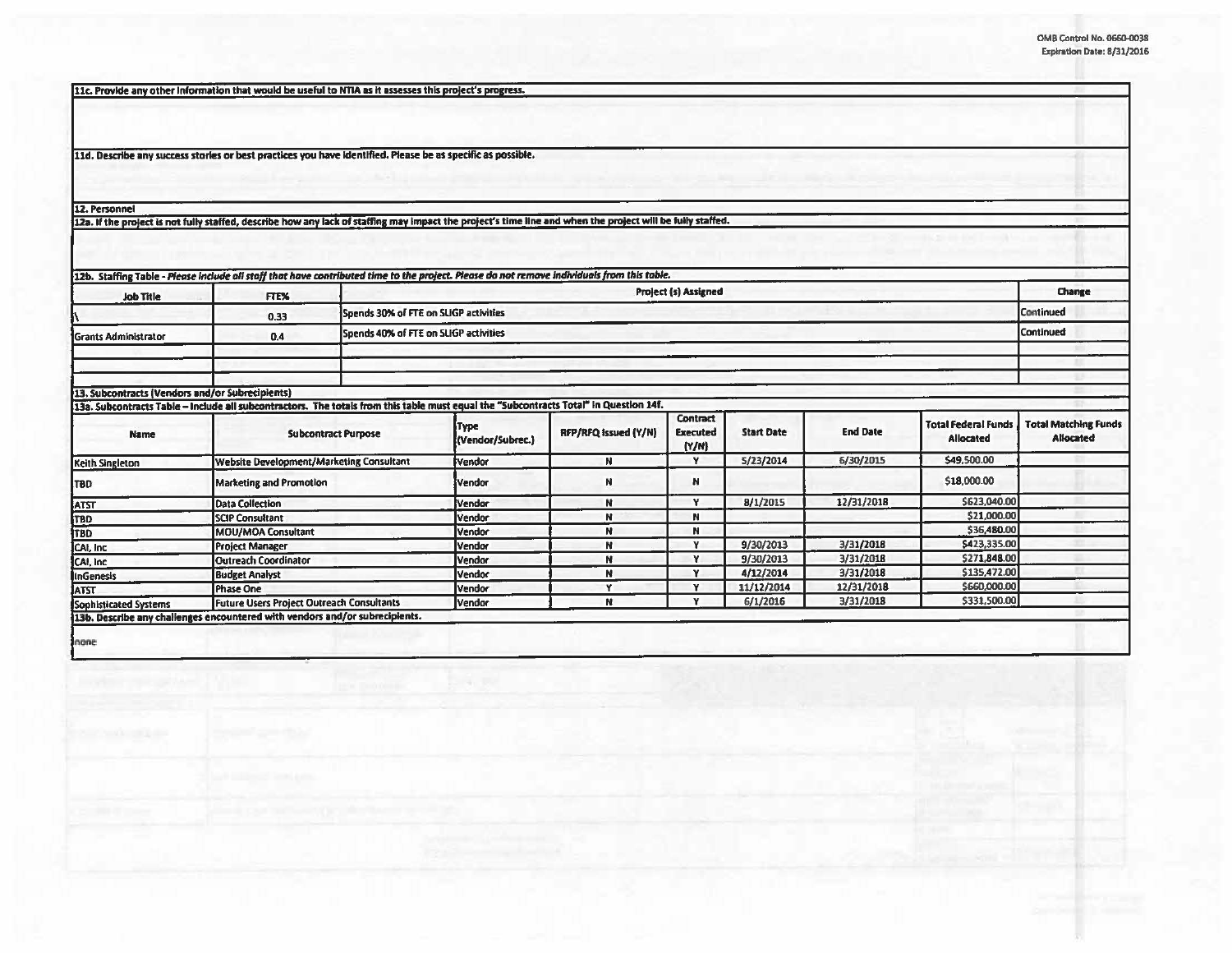| 14. Budget Worksheet                                                           | Columns 2, 3 and 4 must match your current project budget for the entire award, which is the SF-424A on file.                                                                                   |                                              |                         |                                      |                                                |                                    |
|--------------------------------------------------------------------------------|-------------------------------------------------------------------------------------------------------------------------------------------------------------------------------------------------|----------------------------------------------|-------------------------|--------------------------------------|------------------------------------------------|------------------------------------|
| Only list matching funds that the Department of Commerce has already approved. |                                                                                                                                                                                                 |                                              |                         |                                      |                                                |                                    |
| <b>Project Budget Element (1)</b>                                              | Federal Funds Awarded (2)                                                                                                                                                                       | <b>Approved Matching</b><br>Funds (3)        | <b>Total Budget (4)</b> | <b>Federal Funds Expended</b><br>(5) | <b>Approved Matching</b><br>Funds Expended (6) | <b>Total funds Expended</b><br>(7) |
| a. Personnel Salaries                                                          | \$0.00                                                                                                                                                                                          | \$282,910.00                                 | \$282,910.00            |                                      | \$62,314.00                                    | \$62,314.00                        |
| b. Personnel Fringe Benefits                                                   | \$0.00                                                                                                                                                                                          | 5112,952.00                                  | 5112,952.00             |                                      | \$41,592.00                                    | \$41,592.00                        |
| c. Travel                                                                      | \$180,240.00                                                                                                                                                                                    | \$107,643.00                                 | \$287,883.00            | \$46,897.00                          |                                                | \$46,897.00                        |
| d. Equipment                                                                   | \$0.00                                                                                                                                                                                          | \$0.00                                       | 50.00                   |                                      |                                                | \$0.00                             |
| e. Materials/Supplies                                                          | \$50,250.00                                                                                                                                                                                     | \$48,294.00                                  | \$98,544.00             | \$30,270.00                          | \$30,949.00                                    | \$61,219.00                        |
| f. Subcontracts Total                                                          | \$3,027,719.00                                                                                                                                                                                  | \$0.00                                       | \$3,027,719.00          | \$2,457,390.00                       |                                                | \$2,457,390.00                     |
| g. Other                                                                       | \$380,481.00                                                                                                                                                                                    | \$357,875.00                                 | \$738,356.00            | \$146,869.00                         | \$795,841.00                                   | \$942,710.00                       |
| Ih. Indirect                                                                   | \$0.00                                                                                                                                                                                          | \$0.00                                       | 50.00                   |                                      |                                                | \$0.00                             |
| <b>I. Total Costs</b>                                                          | \$3,638,690.00                                                                                                                                                                                  | \$909,674.00                                 | \$4,548,364.00          | \$2,681,426.00                       | \$930,696.00                                   | \$3,612,122.00                     |
| i. % of Total                                                                  | 80%                                                                                                                                                                                             | 20%                                          | 100%                    | 74%                                  | 26%                                            | 100%                               |
|                                                                                | 15. Certification: I certify to the best of my knowledge and belief that this report is correct and complete for performance of activities for the purpose(s) set forth in the award documents. |                                              |                         |                                      |                                                |                                    |
| 16a. Typed or printed name and title of Authorized Certifying Official:        | 16c. Telephone (area<br>code, number, and                                                                                                                                                       | 614-466-2257<br>richard schmahl@das.ohlo.gov |                         |                                      |                                                |                                    |
| Richard Schmahl, MARCS Program Director, SWIC, SPOC                            | extension)                                                                                                                                                                                      |                                              |                         |                                      |                                                |                                    |
|                                                                                | 16d. Email Address:                                                                                                                                                                             |                                              |                         |                                      |                                                |                                    |
| 16b. Signature of Authorized Certifying Official:                              |                                                                                                                                                                                                 |                                              |                         |                                      |                                                |                                    |
|                                                                                |                                                                                                                                                                                                 |                                              |                         |                                      |                                                |                                    |

OMB Conti<br>Explration = 8/31/2016